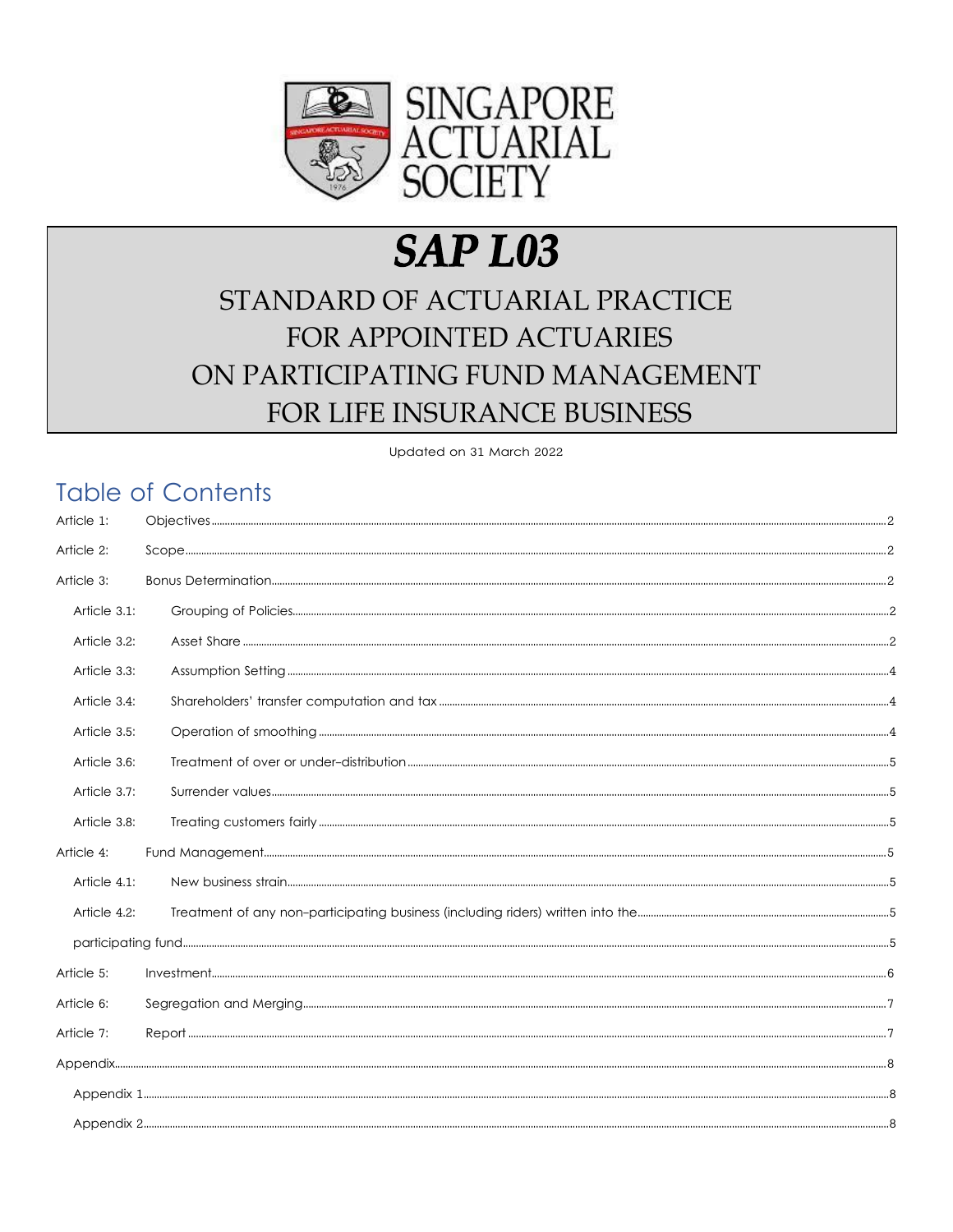

# Article 1: Objectives

1.1 For the purpose of this document, an Appointed Actuary is defined as a member of the Singapore Actuarial Society (SAS) who is appointed as the Appointed Actuary of any life insurance company registered in Singapore and approved by the Monetary Authority of Singapore (MAS) under section 31 of the Insurance Act.

This document has been prepared as a Standard of Actuarial Practice (SAP) for members of the SAS appointed as appointed actuaries of direct life insurance companies advising on the management of participating fund business.

This SAP governs the conduct and practice of any member who accepts an appointment as an appointed actuary. If a member has any concerns about the operation of this SAP then the issue should be referred to the Council of the Singapore Actuarial Society.

1.2 This SAP is meant to supplement the Insurance (Valuation and Capital) Regulation 2004, MAS Notice 133 - Notice on Valuation and Capital Framework for Insurers and MAS Notice 320 - Management of Participating Life Insurance Business.

# Article 2: Scope

- 2.1. Some of the language used in all SAPs is intended to be interpreted in a very specific way in the context of a decision of the Appointed Actuary. More details can be found in SAS SAP X01.
- 2.2. Members of the SAS who undertake activities covered in this SAP should make reference to their compliance with this SAP.
- 2.3. The areas of practice covered in this SAP are:
	- Article 3 Bonus Determination
	- Article 4 Fund Management
	- Article 5 Investment
	- Article 6 Segregation and Merging
	- Article 7 Report

# Article 3: Bonus Determination

#### Article 3.1: Grouping of Policies

- 3.1.1 An Appointed Actuary must consider the appropriate manner to group policies for the purpose of bonus determination. In general, policies may be grouped according to their major product features, e.g. policies with similar bonus structure, date of issue, policyholder age, and the extent to which guarantees are in or out of the money, and type of plan.
- 3.1.2 The grouping of policies should not materially disadvantage one group of policyholders at the expense of another group of policyholders and should have due consideration to the need to treat customers fairly. The product grouping should also be influenced by the risk sharing rules that the insurer has set out in its internal participating fund governance policy. For example, if the risk sharing rules dictate that the investment experience will be shared differently between single premium and regular premium products, the asset share will be determined separately for single and regular premium products.
- 3.1.3 Asset share, where calculated, should be determined separately for each product grouping.
- 3.1.4 The more homogeneous the product groupings are, the lesser is the extent of cross subsidies between policyholders. The Appointed Actuary should consider the need to ensure equitable treatment between classes of policyholders with the practical constraints of having too fine a grouping. The Appointed Actuary may also consider the consistency between the grouping of policies for the purpose of bonus determination and the Homogeneous Risk Grouping(s) (HRGs) used for the computation of C1 requirement under RBC2.
- 3.1.5 For each group of policies, the Appointed Actuary should consider the actual experience as well as the future bonus outlook so that this can be reflected in their pay-outs.
- 3.1.6 Old and/or small groups of policies may be grouped together with other policies judged to have similar characteristics in order that a practical and equitable approach to the sharing of experience could be achieved.

# Article 3.2: Asset Share Uses of asset share

3.2.1 Asset share is commonly used in the following ways by actuaries to guide them in the bonus determination: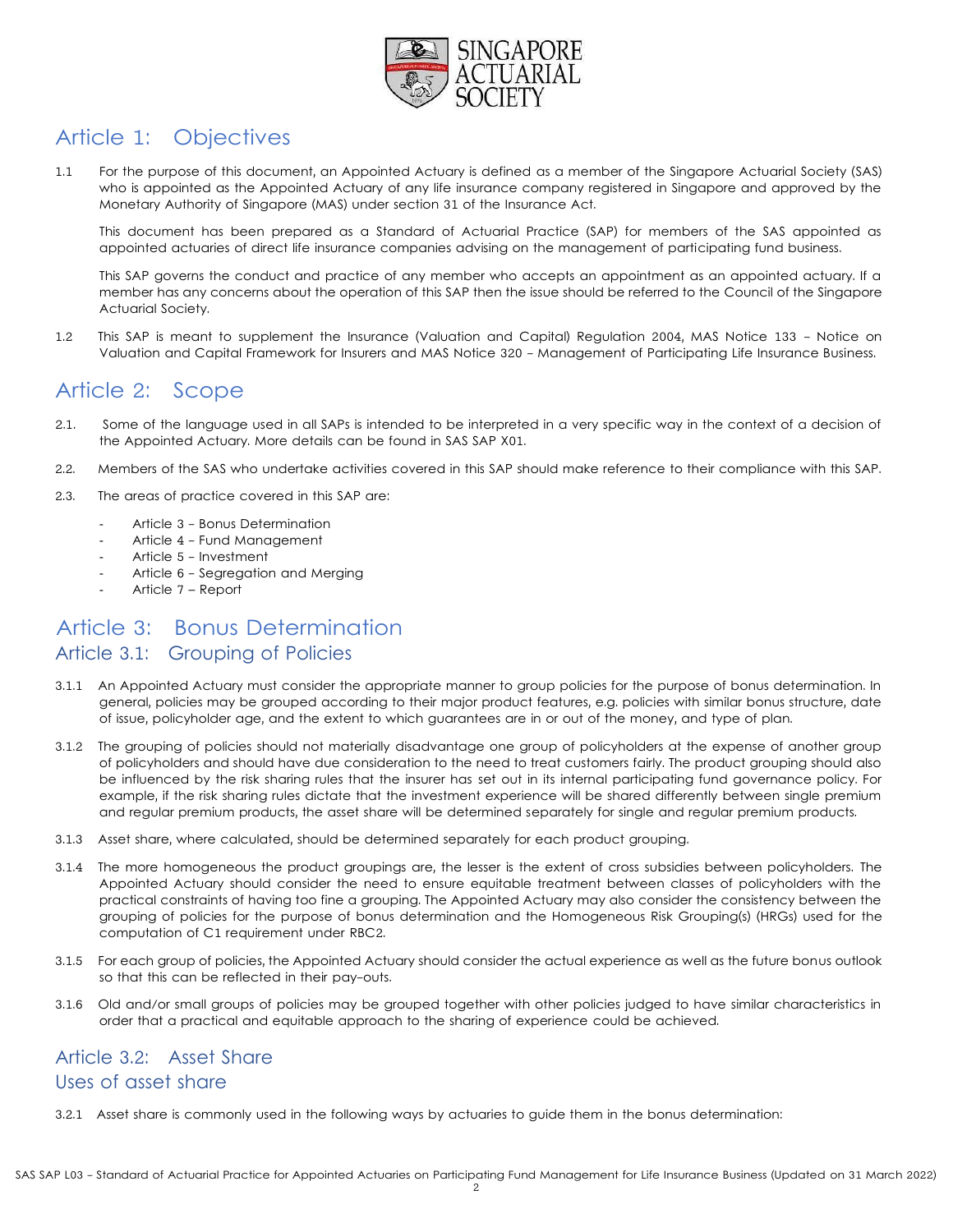

- setting the bonus scale such that the ratio of the asset share to the gross premium reserve lies within a certain specified range, at each product grouping level; or
- setting the bonus scale such that the ratio of the asset share to the surrender value or maturity value lies within a certain specified range, at each product grouping level; or
- similar derivations of the above methods. Please refer to Appendix 1 for an example.

# Calculation of asset share

3.2.2 Asset share for a product grouping at a given point in time is the accumulation of the premiums received plus investment income from the inception of the policies, less deductions due to benefit payments, commission, expenses, tax and transfers to shareholders.

Please refer to Appendix 2 for a sample asset share rolling calculation.

3.2.3 The asset share formula should also allow for survivorship with the relevant decrements such as mortality, morbidity and surrender. Surrenders may generate profits or losses that have an effect of increasing or reducing the assets backing the policies. An Appointed Actuary may adopt different approaches for the effect of surrender. The Appointed Actuary must satisfy himself or herself that the approach adopted is fair, appropriate and is consistent with the internal participating governance policy. A consistent method should also be adopted from year to year.

Where the impact of surrender is not taken explicitly into account, meaning that surrender is ignored as a decrement in the determination of the asset share, any profits generated from surrender of other policies within the same product group should ultimately be allocated back to the remaining policies within the same product group. This may be implemented by "grossing up" of the asset share.

- 3.2.4 An Appointed Actuary may roll forward the asset share at the beginning of the year to the end of the year using actual cash flows that were extracted from the insurer's internal revenue accounts, or use any other equivalent methodology, to derive the asset share as at the end of the year. Examples of these include actual pay-outs of benefit payments and management expenses incurred for the year. The cash flows are then attributed either directly (for example, the actual benefits paid out for each product grouping) or by means of some drivers or proxies, to each product grouping. In the rolling forward of asset shares, the asset share at beginning of the year should be stable and not subject to re-determination. For practical reasons however, a re-computation of the beginning of year asset share would be allowed for example, due to updates to the data at the end of the previous year which was only known after the finalisation of the previous asset share calculations.
- 3.2.5 Wherever possible, an Appointed Actuary should make use of actual historical data such as historical investment yield and cash flows to derive the asset share. However, sometimes detailed historical records on actual experience may not be readily available (especially for policies which have been in-force for a very long time). In such cases, the Appointed Actuary may make use of proxies to the actual historical experience, such as best estimate assumptions, where it is reasonably prudent and equitable to do so.
- 3.2.6 It is important for an Appointed Actuary to continually look for ways to refine the way in which the asset share is being determined for each product grouping, to ensure equitability and fairness to policyholders and that the calculation method is robust. In particular, the asset share calculations should reflect any constraints imposed by the application of Matching Adjustment.
- 3.2.7 An Appointed Actuary may adopt different approaches in allowing for the cost of guarantees. For example, the Appointed Actuary may either make an explicit deduction for the cost of guarantees (subject to policy conditions and treating customers fairly) in the asset share formula, or allow for the cost of guarantee implicitly by declaring bonuses such that the ratio of the asset share to gross premium reserve is more than 100%, say 105%. In determining the approach to adopt, the Appointed Actuary should have regard to the reasonableness of the explicit deductions or target ratios, the impact on the policyholders of the product group over time, and the overall level of prudence.
- 3.2.8 The allowance for the cost of guarantees, be it implicit or explicit, arises from the view that it is prudent for the insurer to maintain some buffer to meet the cost of guarantees inherent in all its participating policies, taking into account the types of investment held, and that a charge should be imposed. An Appointed Actuary has to be careful that when introducing the cost of guarantees in the asset share formula through having some target ratios of asset share to gross premium reserve of more than 100%, that the insurer does not end up building up an estate which is not distributed to any class of policyholders.
- 3.2.9 An Appointed Actuary should be satisfied that the company has appropriate capability to compute the asset share for each product grouping. Any actuarial valuation software used should allow the company to update the asset share from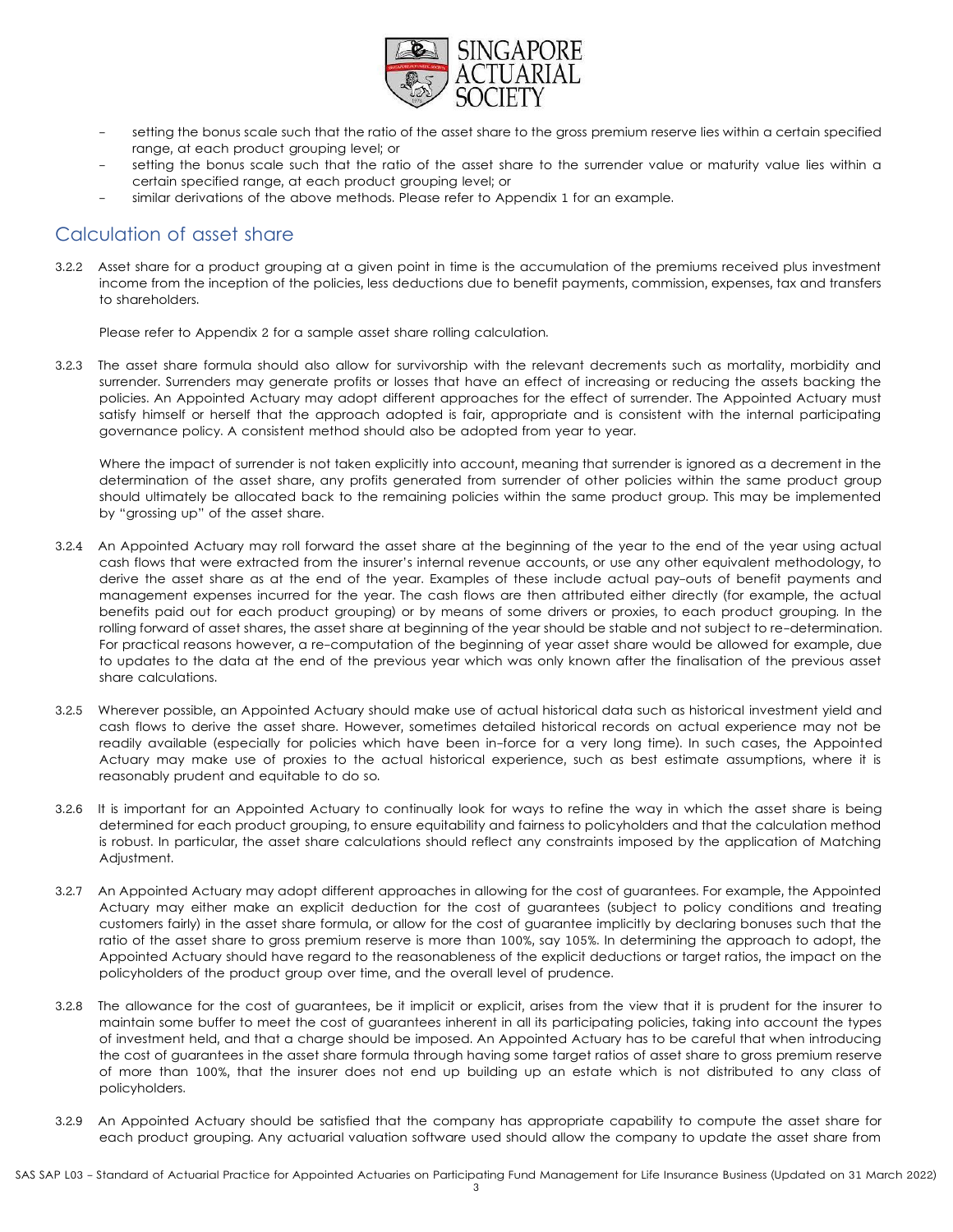

the previous period, based on the detailed cash flow projections of policies within the same product group over the year.

# Comparison of asset share with gross premium valuation

- 3.2.10 It was earlier mentioned that companies will typically compare the asset share with the gross premium reserve for each product grouping to decide how much bonus to set. For the purpose of this comparison, the 'grossed-up' asset share, as defined in the following paragraph, should be used.
- 3.2.11 The excess of the policy assets of the participating fund over the sum of the calculated asset shares for all product groupings (as described in the earlier section) should be fully allocated back to the respective asset share for each product grouping. This is to be done according to an objectively determined basis, such as the product grouping's share of the total policy liabilities or calculated asset share. This would give the 'grossed-up' asset share for each product grouping. If an Appointed Actuary is of the view that the calculated asset share of a particular product group is accurately tracked from inception, then discretion may be exercised not to allocate back any proportion of the excess to that particular product grouping. Similar to the rolling forward of asset shares as described in paragraph 3.2.4, the excess of policy assets over the calculated asset shares which had been allocated to a product grouping in previous years should not be reallocated to another product grouping.

# Article 3.3: Assumption Setting

- 3.3.1 An Appointed Actuary must refer to Section 5 of SAP L02 in setting the best estimate assumptions for bonus investigation.
- 3.3.2 In determining the best estimate projected fund earning rates or discount rates, an Appointed Actuary should also consider:
	- the asset and liability duration, taking into account reinvestment risk where appropriate;
	- the current asset allocations and the strategic asset allocations;
	- the current observable market implied rate of returns and long-term best estimate rate of returns of the individual asset classes;
	- the likely future trends and how fast they would revert to the long-term best estimate rate of returns;
	- the consistency among these asset classes, including but not limited to credit spread and equity risk premium; and
	- the interactions of these asset classes and their impact over time.
- 3.3.3 For the purpose of the bonus investigation, an Appointed Actuary may consider using the best estimate assumptions without provision for adverse deviation to investigate the supportability of the bonus. However, the Appointed Actuary should ensure that the participating fund remains solvent under such bonuses, in accordance with MAS regulations.

## Article 3.4: Shareholders' transfer computation and tax

- 3.4.1 Shareholders' transfers are calculated as a certain percentage (such percentage being not more than 1/9th as currently stipulated under the Insurance Act) of the cost of bonus distribution to policyholders. Shareholders' transfers must be considered in the calculations of asset share and gross premium reserve.
- 3.4.2 For the purpose of asset share calculations, shareholders' transfers refer to the actual transfers to shareholders during the year. This can be attributed to the relevant product grouping to determine the asset share for each product grouping. In the absence of the historical information, this can also be worked out based on the Minimum Condition Liability basis as under the Singapore risk-based valuation and capital framework.
- 3.4.3 An Appointed Actuary must keep abreast of changes in tax rules and ensure that the assumptions used in both asset share and gross premium valuation calculations are consistent with the appropriate tax rules prevailing.

# Article 3.5: Operation of smoothing

- 3.5.1 Smoothing of total benefits over time is characteristic of participating funds, which may pool business both within and between generations and classes of policyholders.
- 3.5.2 An Appointed Actuary may exercise discretion, but any smoothing methods adopted should meet the following criteria: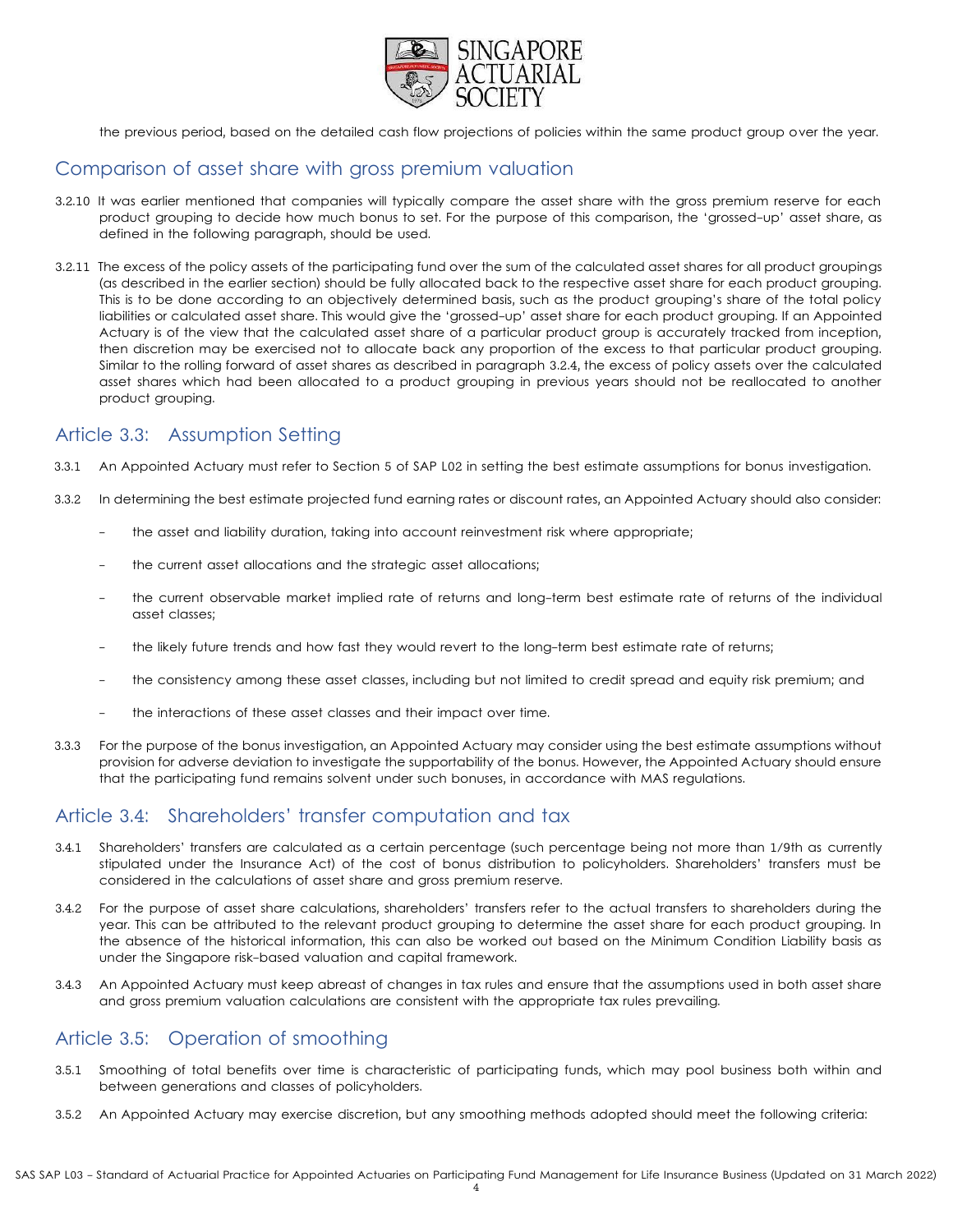

- a genuine reduction in volatility of pay-outs;
- no significant increase in the risk of statutory insolvency;
- cost neutral, i.e. overpayments should balance underpayments in the long term;
- operate fairly for all policyholders.

#### Article 3.6: Treatment of over or under-distribution

- 3.6.1 The bonus distribution should reflect the performance of the participating fund and ensure that the pay-outs on policies are fair.
- 3.6.2 An Appointed Actuary should seek to ensure that the insurance company which the Appointed Actuary is appointed by (the company) does not systematically over or under distribute bonus to policyholders in the long term.

#### Article 3.7: Surrender values

- 3.7.1 In making the recommendation of bonus rates to the board of directors of the company (the Board), an Appointed Actuary should consider the impact of the bonus rates on surrenders. As well as bonus rates, consideration should also be given to any other factors (e.g. multiples of bonus rates or bonus rate factors which apply to surrenders) over which, under the policy terms and conditions, the company has discretion and which form part of the computation of the value which is paid to the policyholder upon surrender.
- 3.7.2 In making this consideration an Appointed Actuary should have regard to the progression of surrender values over the life of the policy. Consideration should be given to the consistency between surrender values and maturity values.
- 3.7.3 An Appointed Actuary should consider to what extent (if any) surrenders are being used to support the pay-outs to policyholders who hold their policies for longer. Where surrenders are being used to support pay-outs to policyholders who hold their policies for longer, the Appointed Actuary should consider if this is reasonable.
- 3.7.4 A summary of the considerations that an Appointed Actuary has made with regard to surrender value computation should be included in the Actuary's Report on bonus rates to the Board.

#### Article 3.8: Treating customers fairly

- 3.8.1 Consideration of fairness to customers should include expectations that may have been formed by point of sale disclosures e.g. marketing literature, policy illustrations, post-sale disclosures, the company's past practice, as well as treatment by competitors or industry practices.
- 3.8.2 Consideration should also be given to the impact of writing new business on existing policyholders to ensure that they would not be unduly disadvantaged.

### Article 4: Fund Management Article 4.1: New business strain

- 4.1.1 Surpluses from the in-force products may be used to support new business strain. Alternatively, companies may choose to inject an amount equivalent to the estimated new business strain into the participating surplus account to support the strain.
- 4.1.2 Under both approaches mentioned above, an Appointed Actuary should ensure that the appropriate level of asset share for each product or product group is available for the bonus investigation and appropriately reflects the asset share of that product (or product group). This may result in negative asset share for products (or product groups) with new business strain in the initial years.
- 4.1.3 An Appointed Actuary must be satisfied that the resulting new business strain would not unduly impact the solvency of the participating fund or the company. If the Appointed Actuary has concerns that the level of new business strain is threatening the solvency position of the fund or company this must be raised with the Chief Executive and, if concerns remain, the Board.

## Article 4.2: Treatment of any non-participating business (including riders) written into the participating fund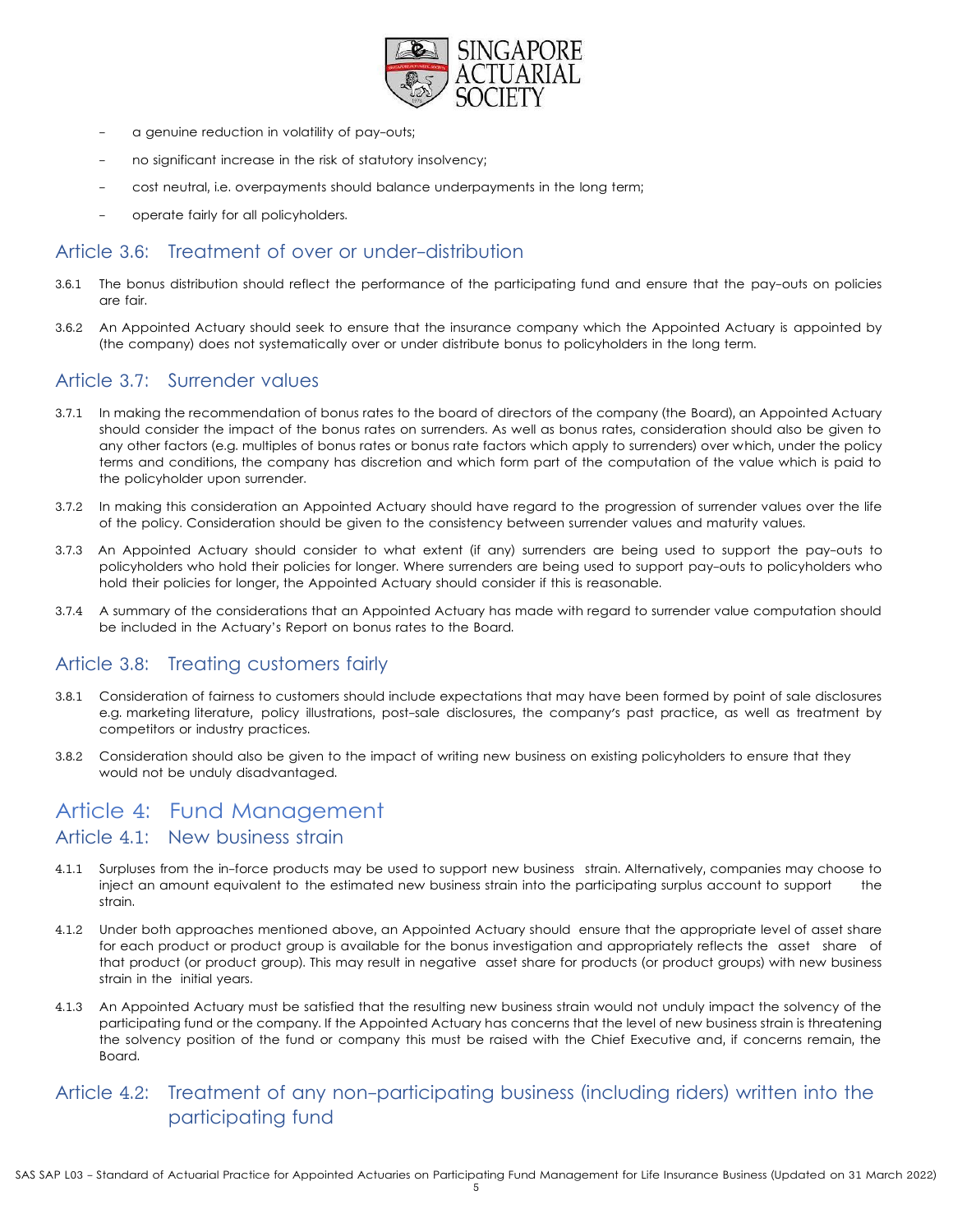

- 4.2.1 Where such products are written in the participating fund the following conditions should apply:
	- pricing should be fair and follow actuarial principles;
	- pricing of optional riders should be at least break even on a best estimate basis;
	- benefits (and losses) from any non-participating business (including riders) written into the participating fund should be treated consistently;
	- pricing of these products should not put undue strain on the participating fund;
	- the standards as prescribed in SAP L01 on approval of premium rates are to be consistently applied to these products.
- 4.2.2 Where such products are written in the participating fund, the Appointed Actuary should justify:
	- why this is necessary instead of writing them under the non-participating fund;
	- how this decision is intended to benefit the participating policyholders;
	- under what conditions such products would be removed from the participating fund.

An example of a rider that is appropriate to be written in the participating fund is on an accelerating critical illness product where the benefits from the rider are linked to the benefits of the basic participating policy.

4.2.3 The treatment of any non-participating business (including riders) written into the participating fund should be disclosed, where appropriate, to the policyholders and stated explicitly in the bonus report.

# Article 5: Investment

- 5.1 The financial condition of the participating fund depends fundamentally on the relationship between the assets and liabilities of the fund. The responsibility of an Appointed Actuary is to ensure that this relationship is effectively managed.
- 5.2 The ultimate responsibility for the investment policy lies with the Board. Under the Insurance (Actuaries) Regulations 2013, an Appointed Actuary must assist the company in formulating a suitable investment policy for the participating fund.
- 5.3 In providing advice to the management of the company and the Board, the Appointed Actuary should evaluate the appropriateness of the investment policy with regard to the nature and term of the liabilities as well as the investment environment.
- 5.4 In formulating the advice, the Appointed Actuary should take into account the following factors:
	- available and authorized asset classes;
	- accounting and other reporting considerations;
	- degree of asset/liability mismatch and the associated hedging strategy (if any);
	- policy terms and conditions, including any embedded options or guarantees;
	- liquidity and credit quality of assets to meet policy claims, particularly in stressed scenarios;
	- credit or counterparty exposure risk;
	- company solvency and financial resources (capital); and
	- required returns and discretionary actions available to the company;
	- requirements for the assets needed to maintain or achieve Matching Adjustment status under RBC2, in particular for when the current assets are part of a Matching Adjustment or there is desire to create a Matching Adjustment portfolio; and
	- for assets which are used to support bonuses, any constraints imposed by the application of Matching Adjustment on the allocation of investment returns.
- 5.5 The Appointed Actuary should take into consideration the interests of policyholders and seek advice on any constraints or limits if necessary. Regular review of these limits is recommended, ensuring appropriateness in the level of risk taking against the solvency strength of the fund.
- 5.6 The Appointed Actuary should be satisfied that there are processes in place to ensure that appropriate systems of control, monitoring, approval and valuation of assets and liabilities have been established.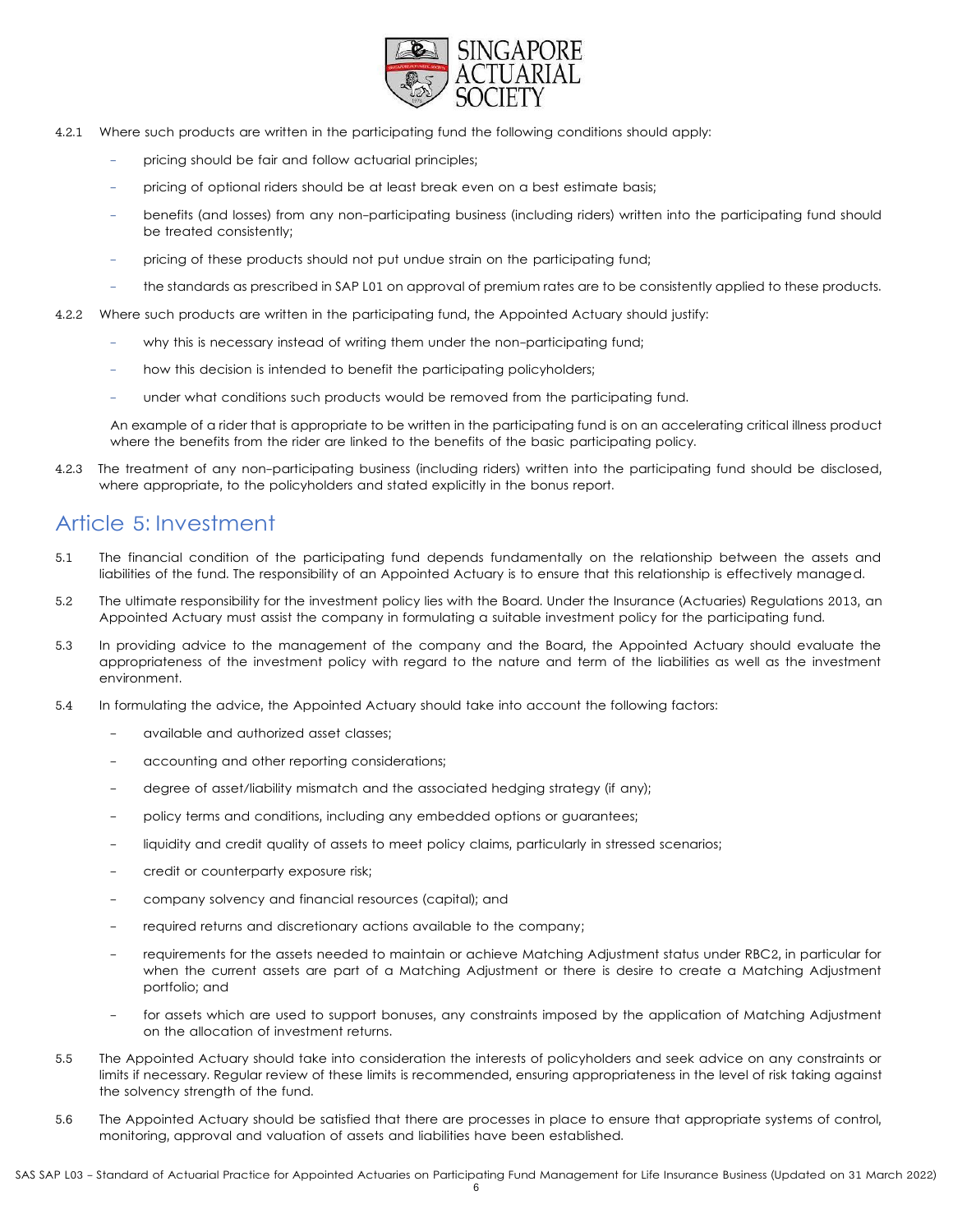

- 5.7 The Appointed Actuary should be satisfied that there are processes in place to ensure that the investment strategy is compliant with all relevant regulations, and consistent with disclosures made to policyholders.
- 5.8 Where investments are made in physical properties and specifically company occupied properties, the Appointed Actuary should be satisfied that such investments are made with sound investment evaluation and financial transactions such as leases are made on an arm's length basis.

# Article 6: Segregation and Merging

- 6.1 The participating fund may be segregated into sub funds ("segregation") formally (i.e. reported separately in the MAS forms) or notionally to manage different risks. For example, a reason for segregating the participating portfolio into sub funds would be differing investment strategies. Two or more sub funds may also be merged ("merger") for the purpose of risk pooling.
- 6.2 An Appointed Actuary should document the risks that are shared within the same participating fund or sub fund for experience pooling in the internal participating fund governance policy and the rules should be consistent from year to year and not subject to arbitrary changes. Any changes should be clearly justified and documented. The Appointed Actuary is also required to take into account the relevant requirements applicable to transfer of business under the Insurance Act.
- 6.3 If the participating funds are segregated, whether formally or notionally, there should be a clear allocation of expenses and investment income to each of the sub funds.
- 6.4 Prior to segregation or merger, an Appointed Actuary should consider:
	- the existing internal participating fund governance policy;
	- the impact on bonus outlook for all affected policyholders;
	- the impact on solvency strength of the participating funds, including but not limited to the security of benefits for all affected policyholders; and
	- the impact on economies of scale.

The Appointed Actuary should be satisfied that these factors remain reasonable and are not significantly weakened as a result of the segregation or merger.

- 6.5 The Appointed Actuary should be satisfied that the investment strategy remains suitable for all affected policies post segregation or merger.
- 6.6 The Appointed Actuary should be satisfied that the affected policyholders' interests are not compromised with the intended segregation or merger.
- 6.7 The Appointed Actuary should ensure that disclosure on the segregation or merger of the participating funds is done adequately to the prospective and existing participating policyholders.
- 6.8 Where there is significant weakening of these factors listed above or deviation from pre-segregation or merger investment strategy, an Appointed Actuary should inform the Board and document the reasons to proceed or not proceed with the segregation or merger.
- 6.9 The Appointed Actuary should be aware that the factors listed above are not exhaustive. If there are any other factors that will significantly impact the affected policyholders, the Appointed Actuary must inform the Board and document these factors.

#### Article 7: Report

- 7.1 In his or her report on any aspect of the management of the participating fund of the company, the Appointed Actuary should comment on compliance with this SAP. Any deviations should be justified, and where appropriate, brought to the Board's attention.
- 7.2 Other than the requirements spelt out in Section 6.5 of SAP L01, the annual bonus investigation report should also cover:
	- exceptional items and/or one-off events, including any changes in practice or approach against past practice;
	- consideration of the impact of bonus recommendations on policyholder benefits e.g. surrender values, and maturity values to groups of policyholders;